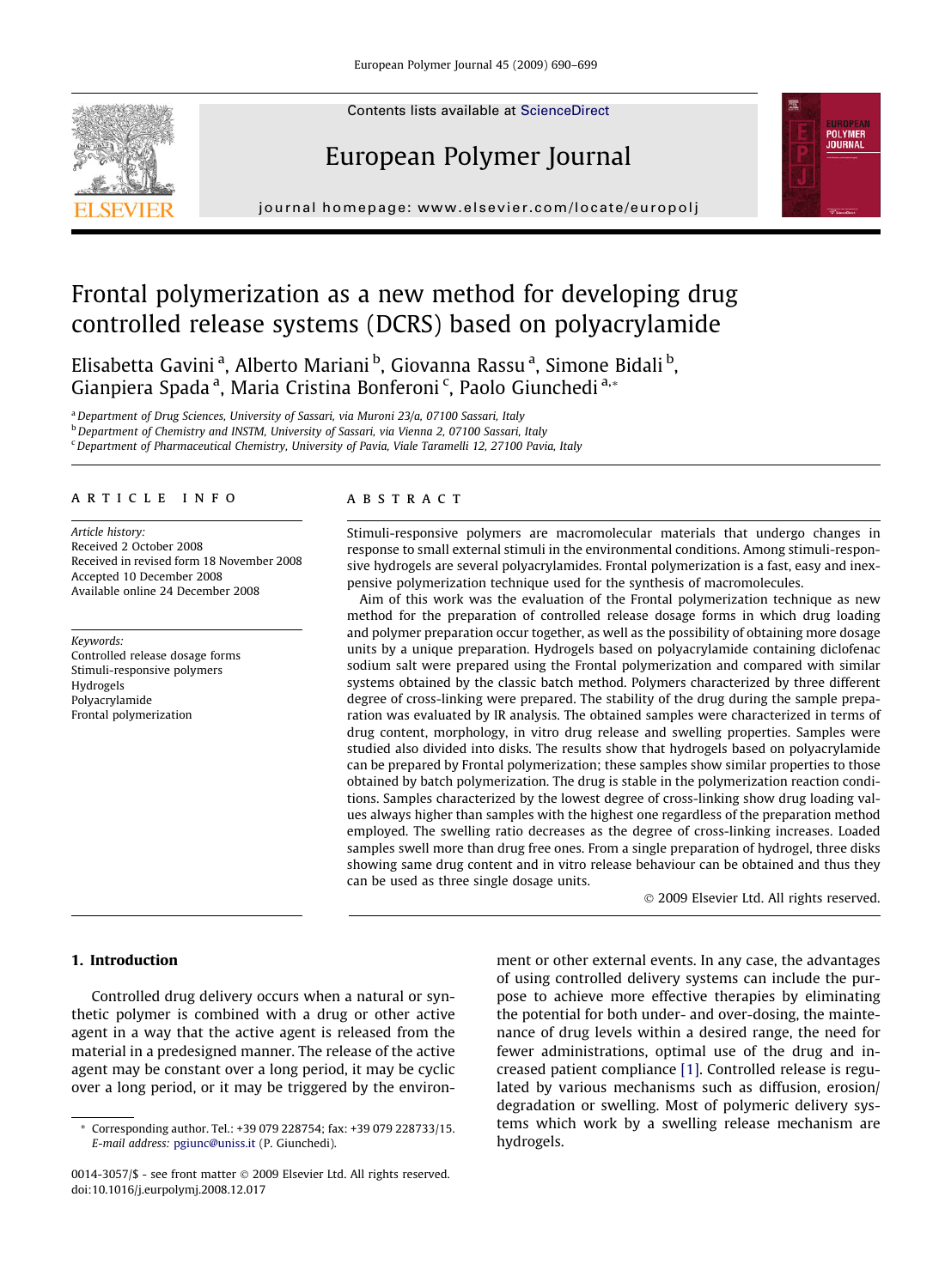Polymer hydrogels are three-dimensional, hydrophilic, macromolecular networks capable of imbibing large amounts of water or biological fluids [\[2,3\].](#page-8-0)

Since the employment of hydrogels as soft contact lenses in the 1960s [\[4\],](#page-8-0) hydrogels have been introduced as novel materials for pharmaceutical and biomedical applications. The work of Lim and Sun in 1980 demonstrated the successful application of calcium alginate microcapsules for cell encapsulation [\[5\]](#page-8-0). Later in the 1980s, Yannas and coworkers incorporated natural polymers such as collagen and shark cartilage into hydrogels for use as artificial burn dressings [\[6\]](#page-8-0). Recently, such hydrogels have become attractive to the new field of 'tissue engineering' for repairing and regenerating a wide variety of tissues and organs [\[2,7–10\]](#page-8-0). Over 30 years of research in this field resulted in the common use of hydrogels as soft contact lenses, wound dressings, drug delivery systems, superabsorbents etc.; with a number of products being commercially available, it seems that their use in the field of medicine and pharmacy may be the most successful and promising. Both natural and synthetic polymers can be used for the production of hydrogels.

In comparison to other synthetic biomaterials, hydrogels resemble living tissues closely in their physical properties because of their relatively high water content and soft and rubbery consistency. Hydrogels show minimal tendency to adsorb proteins from body fluids because of their low interfacial tension. Furthermore, the ability of molecules of different sizes to diffuse into (drug loading) and out of (drug release) hydrogels allows the possible use of dry or swollen polymeric networks as drug delivery systems for oral, nasal, buccal, rectal, vaginal, ocular and parenteral routes of administration [\[11,12\]](#page-8-0).

Several terms have been coined for hydrogels, such as 'intelligent gels' or 'smart hydrogels' [\[13\]](#page-8-0). The smartness of these materials is due to their ability to receive, transmit or process a stimulus and respond by exhibiting changes in their physical or chemical behaviour resulting in the release of entrapped drug in a controlled manner [\[14,15\].](#page-8-0)

Variations in pH are known to occur at several body sites, such as the gastrointestinal tract, vagina and blood vessels, and these can provide a suitable base for pHresponsive drug release. In addition, local pH changes can be generated by using specific substrates and used for modulating drug release. pH-responsive hydrogels are composed of polymeric backbones with ionic pendant groups. Most commonly studied ionic polymers for pHresponsive behaviour include poly(acrylamide) (PAAm), poly(acrylic acid) (PAA), poly(methacrylic acid) (PMAA), poly(diethylaminoethyl methacrylate) (PDEAEMA) and poly(dimethylaminoethyl methacrylate) (PDMAEMA) [\[16\]](#page-8-0) which are high molecular weight organic polymers that, depending on the difference in molecular structure, can be classified as linear or cross-linked macromolecules. For instance, linear PAAM dissolves in water while crosslinked PAAM absorbs hundreds of times its weight in water without dissolving. PAAM is able to swell and gel when in contact with biological fluids and is therefore used as carrier of drugs [\[1,17\]](#page-8-0) also in many of its copolymeric forms, which are stimulus-sensitive polymers [\[18–20\].](#page-8-0)

The chemical and physical properties of PAAM differ significantly from those of the acrylamide (AMD) monomer, which is a neurotoxin to humans. In contrast, PAAM when used at prescribed rates is nontoxic to humans although overexposure can lead to skin irritation and inflammation of mucous membranes.

Frontal polymerization (FP) is a polymerization method that takes advantage of the exothermicity of the reaction for the propagation and self-sustaining of the reaction itself. Indeed, subsequently to an initial ignition (chemical or physical), a hot polymerization front is formed which propagates throughout the reactor in a fashion similar to a reaction wave, thus converting monomer into polymer. After reaching the steady state, no further energy supply is necessary in order for the front to sustain itself.

The first work dealing with FP dates back to the '70s: Chechilo and Enilokopyan frontally polymerized methyl methacrylate under high pressure [\[21\]](#page-8-0). After this first work, Pojman et al. applied FP on various typologies of monomers and reagents: epoxy resins [\[22\]](#page-8-0), ionic liquids [\[23\]](#page-8-0) and acrylic monomers [24-26]. Crivello et al. focused their attention on the FP of glicidyl ethers [\[27,28\]](#page-8-0), whereas Chen et al. successfully exploited such a technique with 2 hydroxyethyl acrylate [\[29\]](#page-9-0), and N-methylolacrylamide [\[30\]](#page-9-0), moreover, they prepared epoxy resins/polyurethane networks [\[31\]](#page-9-0) and polyurethane-nanosilica hybrid nanocomposites [\[32\].](#page-9-0) Our research group synthesized poly(dicyclopentadiene) [\[33\],](#page-9-0) polyurethanes [\[34,35\],](#page-9-0) interpenetrating polymer networks [\[36\],](#page-9-0) unsaturated polyester/ styrene resins [\[37\]](#page-9-0), poly(diurethane diacrylates) [\[38\]](#page-9-0), and applied FP to the consolidation of porous materials [\[39\]](#page-9-0). Recently, we reported on the synthesis of polymer-based nanocomposites with montmorillonite [\[40\]](#page-9-0) and polyhedral oligomeric silsesquioxanes [\[41\]](#page-9-0). Besides, we proposed a new class of initiators based on ionic liquid compounds that resulted to be particularly useful in the frontal radical polymerization in that they allow for lower temperature polymerization fronts [\[42\]](#page-9-0).

Since the nineties, FP has received a great impetus by Pojman et al. who explored macrokinetics and dynamics [\[21,22\]](#page-8-0) and new frontally polymerizing systems [\[23,24\]](#page-8-0).

Since 2000, our research group has been active in this field. Namely, we have studied the application of FP to the synthesis of several kind of polymers [\[25,27\]](#page-8-0) and polymer nanocomposites [\[28,29\].](#page-8-0) Besides, FP was also applied to the consolidation of stone and wood [\[30,31\].](#page-9-0)

Aims of this work were: (1) the study of the potential application of the Frontal polymerization technique as a new method for the preparation of controlled release dosage forms in which the drug loading and the polymer preparation occur simultaneously; (2) the evaluation of obtaining more dosage units by a unique preparation.

Polyacrylamide has been chosen as the polymer, also because its hydrogels are pH-sensitive and diclofenac sodium salt as a model drug.

The work has been developed by performing the following steps:

– preparation of polyacrylamide samples containing diclofenac sodium salt by Frontal polymerization and by batch polymerization as a comparison. Different poly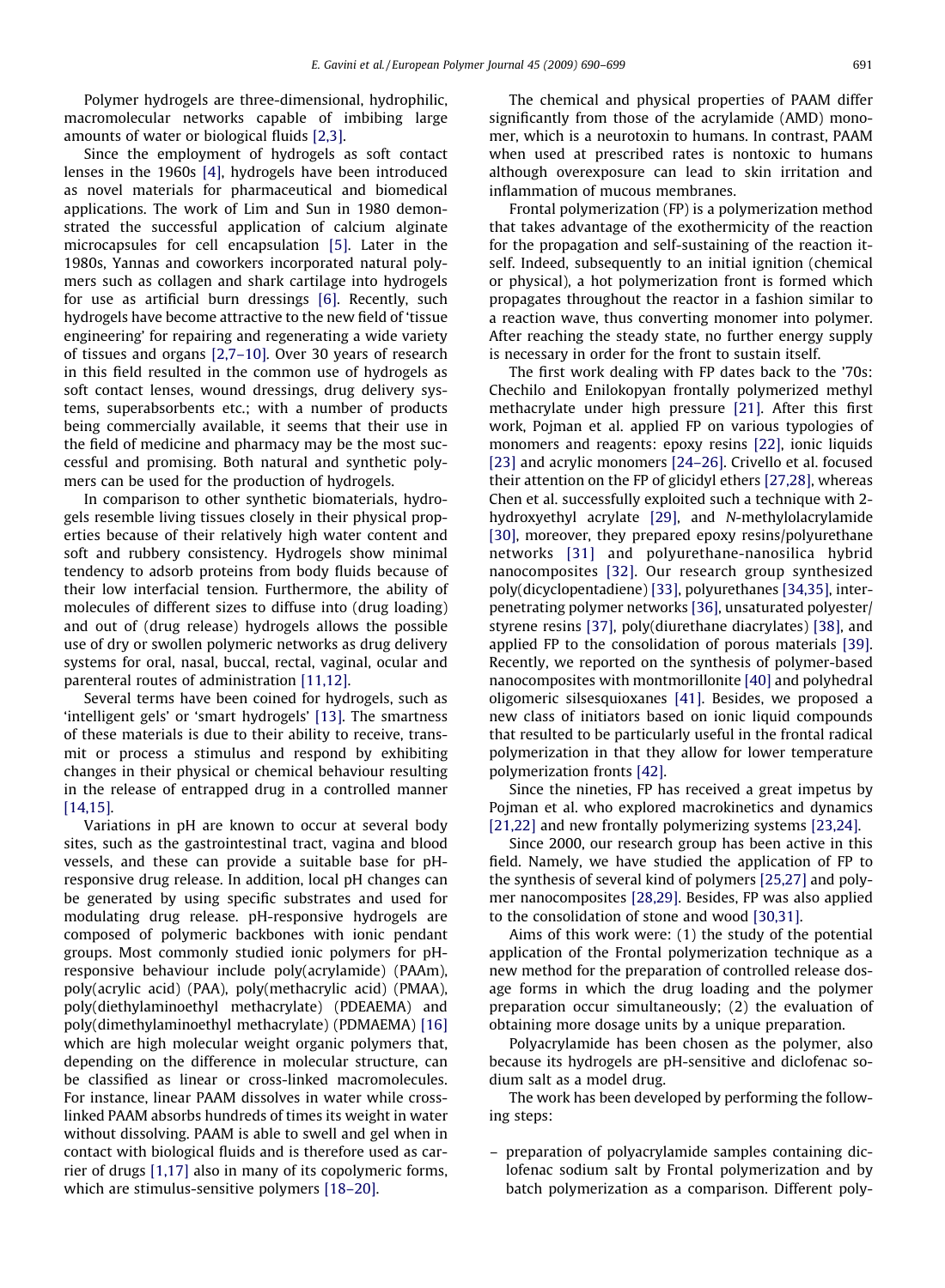mer-cross-linker ratios were used for preparing polymers characterized by two diverse degrees of crosslinking;

- evaluation of the drug stability during the sample preparation;
- determination of the monomer residue amount;
- sample characterization (drug content, morphology, and swelling properties);
- preparation and characterization of disks as single dosage units.

# 2. Experimental section

# 2.1. Materials

Diclofenac sodium (DS) was obtained from Crucianiprodotti Crual Srl (Rome, Italy). Acrylamide 97% (AAm), N,N'-methylenebisacrylamide (MBAAm), ammonium peroxodisulfate 98%, sodium hydroxide, pellets 97+% were obtained from Sigma Aldrich (Steinheim-Germany); methanol G Chromasolv, for gradient elution, and potassium phosphate monobasic were purchased from Sigma Aldrich (Seelze, Germany) and Carlo Erba SpA (Milan, Italy), respectively. All the other reagents are of analytical grade.

### 2.2. Sample preparation

Polymerization of acrylamide was performed using Frontal polymerizations (FP) and Batch polymerization (BP) as comparison. Various monomers to cross-linking ratios were employed to obtain polymers with different degrees of cross-linking. The composition of the produced samples is listed in Table 1.

Samples named A, B and C are characterized by an increase of cross-linking degree from A to C.

Drug free samples were also prepared by FP as a comparison (A3–C3).

# 2.2.1. Batch polymerizations

In a glass test tube (diameter 13 mm, length 160 mm) suitable amounts of monomer (AAm) and cross-linker (MBAAm), with or without DS, were dissolved in 1.5 g of hot water (50–60 $°C$ ) (Table 1). After manual stirring, 0.01 g of initiator (peroxodisulfate) were added to the solu-

#### Table 1

Composition of samples prepared by Frontal polymerization (FP) and Batch polymerization (BP).

| <b>DCRS</b> samples | FP        | <b>BP</b> | Monomer |            | Crosslinker |            | DS(g)    |
|---------------------|-----------|-----------|---------|------------|-------------|------------|----------|
|                     |           |           | (g)     | $\%$ (w/w) | (g)         | $\%$ (w/w) |          |
| A <sub>1</sub>      | $\ddot{}$ |           | 1.9     | 95         | 0.1         | 5          | 0.5      |
| A2                  |           | $\ddot{}$ | 1.9     | 95         | 0.1         | 5          | 0.5      |
| A <sub>3</sub>      | $+$       |           | 1.9     | 95         | 0.1         | 5          | $\bf{0}$ |
| B <sub>1</sub>      | $\ddot{}$ |           | 1.5     | 75         | 0.5         | 25         | 0.5      |
| <b>B2</b>           |           | $\ddot{}$ | 1.5     | 75         | 0.5         | 25         | 0.5      |
| B <sub>3</sub>      | $+$       |           | 1.5     | 75         | 0.5         | 25         | 0        |
| C <sub>1</sub>      | $+$       |           | 1.2     | 60         | 0.8         | 40         | 0.5      |
| C <sub>2</sub>      |           | $\ddot{}$ | 1.2     | 60         | 0.8         | 40         | 0.5      |
| C <sub>3</sub>      | $\ddot{}$ |           | 1.2     | 60         | 0.8         | 40         | $\bf{0}$ |

tion. Tubes were immersed in oil bath at 70  $\degree$ C and the polymerization was carried out for 4 h.

# 2.2.2. Frontal polymerizations

The tubes containing the solution obtained as described above were locally heated at the bottom level of the solution by using a soldering iron as a heat source until the formation of a propagating front became evident. The heat released during the conversion from monomer into polymer was responsible for the formation of a hot front able to self-sustain and propagate throughout the whole tube. The polymerization process was very rapid and took just a few minutes to be performed. (Even if, due to solvent boiling, front velocity cannot precisely given, it was determined to be approximately 2–3 cm/min).

After polymerization, cross-linked polymers were removed from tubes and the hydrogels, obtained in long cylindrical shape, were allowed to dry at room temperature during 24 h.

#### 2.3. Monomer residues determination

The amount of unreacted monomers in all hydrogels prepared, both by BP and FP, was determined by UV– Vis spectrophotometry with the aim to calculate the polymer yield and to assess whether the amount of monomer residue was low enough and, therefore, non toxic.

A dried sample of 2.0 g was added to 1000 mL purified water and stirred for 3 h at room temperature. A sample of 0.1 mL of this solution was withdrawn and diluted up to 10 mL with purified water and measured spectrophotometrically at the wavelength of 197 nm (Hitachi U2001, Hitachi Instruments Inc.). AAm concentration was calculated referring to the calibration curve previously prepared  $(y = 0.2031x + 0.0306; R^2 = 0.999)$ .

Each sample was analysed in triplicate (Relative Standard Deviation, RSD, within 3.0%).

# 2.4. Sample characterization

#### 2.4.1. Drug content and loading capacity

The cross-linked hydrogels (A1–C1 and A2–C2) were analysed to evaluate the actual drug content (DC) and the loading capability (LC).

A dried sample (2.0 g), transferred in 1000 mL phosphate buffer solution pH 7.4 (USP 24) and stirred for 24 h at room temperature. Samples of 1 mL were withdrawn, diluted into 25.0 mL of buffer, centrifuged for 5 min at 12,800 rpm (Spectrafuge 24D, Labnet International,Inc., Edison, USA) and the surnatant was analysed spectrophotometrically. DS concentration was determined by using a UV-spectrophotometer (Hitachi U-2001, Japan) at the wavelength of 274 nm from the calibration curve previously prepared in phosphate buffer pH 7.4 ( $y = 0.3032x +$  $0.0042$ ;  $R^2 = 0.999$ ).

The real value of drug content was calculated as the detected amount of drug with respect to the theoretical amount of drug. DC and LC, expressed as percentage, were determined in triplicate for all batches (RDS less than 0.1%) as follows: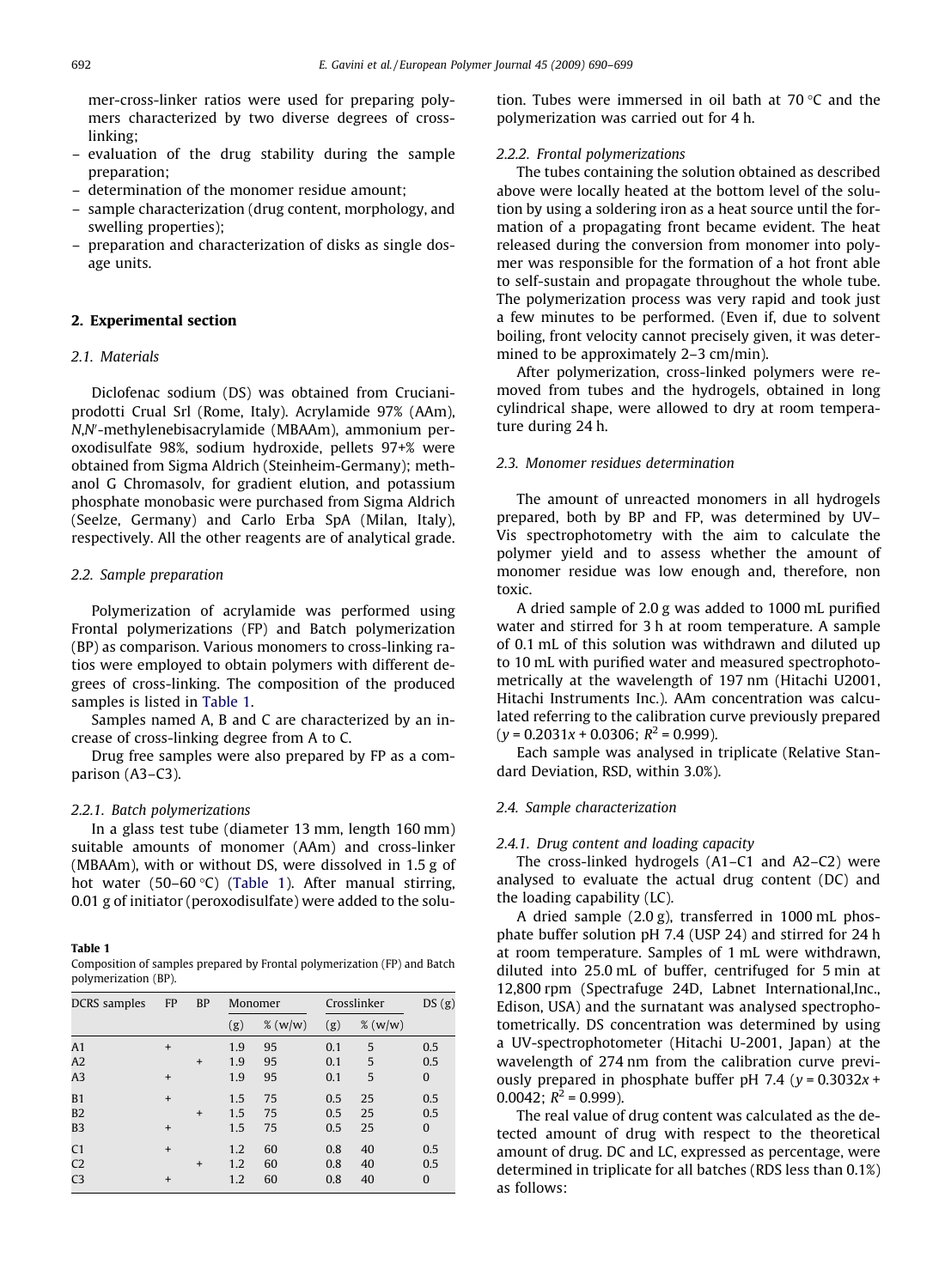<span id="page-3-0"></span>
$$
DC (\%) = (d_r/EM) \times 100
$$
  
\n
$$
LC (\%) = (d_r/d_t) \times 100
$$
 (1)  
\n(2)

where  $d_r$  is the weight amount of DS found in the hydrogel sample, EM is the examined quantity of hydrogel and  $d_t$  the weight amount of DS theoretically included into the DCRS.

#### 2.4.2. Scanning electron microscopy (SEM) observation

The surface characteristics of DS, loaded and unloaded samples (A1–A3, B1–B3 and C1–C3) were studied by SEM, (Zeiss DSM 962 Carl Zeiss Inc., Germany). Samples were placed on a double-sided tape, which had previously been secured on aluminium stubs. The samples were then analysed at 20 kV acceleration voltage after gold sputtering (25 mm thickness), under argon atmosphere.

SEM observations were also performed on dried A1, A2– B1, B2–C1, C2 after washing out with water to rinse the drug out of the system.

#### 2.4.3. Swelling study

Morphological changes of samples A1 and C1 prepared by FP kept in contact with an aqueous medium were observed by the stereomicroscope (Olympus SZX7, Olympus, Japan) and pictures were taken.

The degree of swelling of samples A1 and C1 kept in contact with an aqueous medium was determined. The different swelling capacity of samples was determined as follows: powder particles were placed on a microscope slide and covered with a cover glass to be observed with an optical microscope (magnification 10 $\times$ ) (Reichert Jung Micro-Star, W. Pabish, Milano, Italy) and pictures were taken by a digital camera (time zero).

Hundred microliter of phosphate buffer pH 6.8 were added to the sample and pictures were taken after 1, 3, 5 and 10 min. The images were registered and elaborated by a suitable software (UTHSCSA Image Tool version 3.00, The University of Texas Health Science Center, USA) able to determine the particle projected area from which the degree of swelling (SD) as percentage was calculated according to the following equation:

SD 
$$
(\%) = A_{(t)}/A_{(0)} \times 100
$$
 (3)

where  $A_{(t)}$  is the area registered at specific time of observation and  $A_{(0)}$  is the area registered at time zero.

# 2.5. Stability of the drug during DCRS preparation

With the aim to assess the integrity of the drug during the polymerization reactions employed to prepare the DCRS, samples were investigated by IR spectrophotometric analysis (Jasco FT/IR-460 PLUS Fourier Transform Infrared Spectrometer).

Tests were performed on pure drug, DS, on A3 (unloaded PAAm with low cross-linking degree, produced by FP) and on samples A1 and A2 (drug loaded delivery systems based on PAAm with low cross-linking degree and produced by FP and BP, respectively).

The IR analysis was carried out using the KBr method: pulverized dried sample (2.0 mg) was mixed with 150 mg of KBr with a pestle and mortar. From this mixture, 100 mg was taken for the preparation of KBr tablet at 9 tons of pressure under vacuum for 1 min. The spectra were scanned in the mid-IR region from 4000 to 600  $\text{cm}^{-1}$ .

# 2.6. Preparation and characterization of single dosage units (disks)

In order to obtain from a unique preparation several single dosage units of small dimension and more suitable to a pharmaceutical use, after the preparation, the cylinders A1 and C1 were divided by a bistoury into three disks (upper, middle and lower disks) of similar size which were dried in oven till constant weight.

#### 2.6.1. Drug content

Each disk coming from the sectioned hydrogels A1 and C1 (characterized by different cross-linking degree) was analysed to evaluate the actual drug content.

A dried sample (200 mg), transferred in 100 mL of phosphate buffer solution pH 7.4 (USP 24) and stirred for 24 h at room temperature. Samples of 1 mL were withdrawn, diluted into 25.0 mL of buffer, centrifuged for 5 min at 12,800 rpm (Spectrafuge 24D, Labnet International,Inc., Edison, USA) and analysed spectrophotometrically.

DS concentration was determined using a UV-spectrophotometer (Hitachi U-2001, Japan) at the wavelength of 274 nm from the calibration curve previously prepared in phosphate buffer pH 7.4.

The real value of drug content was calculated as reported above.

Measurements were performed in triplicate (RDS less than 0.2%).

#### 2.6.2. In vitro release study

The in vitro drug release from powder (200 mg) was carried out in 1000 mL phosphate buffer, pH 7.4 using the USP 24 apparatus no. 1, at  $37 \pm 0.5$  °C and 100 rpm (Erweka DT 70; Erweka GmbH, Heusenstamm, Germany). Filtered samples (1 mL) were withdrawn at different time intervals up to  $6 h$   $(5, 10, 20, 60, 120, 120)$ 180, 240 and 360 min), spectrophotometrically at 274 nm (Hitachi spectrophotometer U-2001; Hitachi Instruments, Tokyo, Japan) using the calibration curve previously calculated to determine the amount of drug released. The in vitro drug release under acid condition was evaluated using HCl 0.1N at  $37 \pm 0.5$  °C and 100 rpm along 2 h.

Triplicate measurements were performed (RDS less than 0.01%).

#### 2.7. Statistical analysis

Data are presented as mean values ± RSD. Differences were assessed by using One way ANOVA followed by Dunnett's test and the nonparametric Kruskal–Wallis test; individual differences were evaluated using a post-hoc Dunn's test (GraphPad Prism, version 2.01; GraphPad software Incorporated). A value of  $P < 0.05$  was considered statistically significant.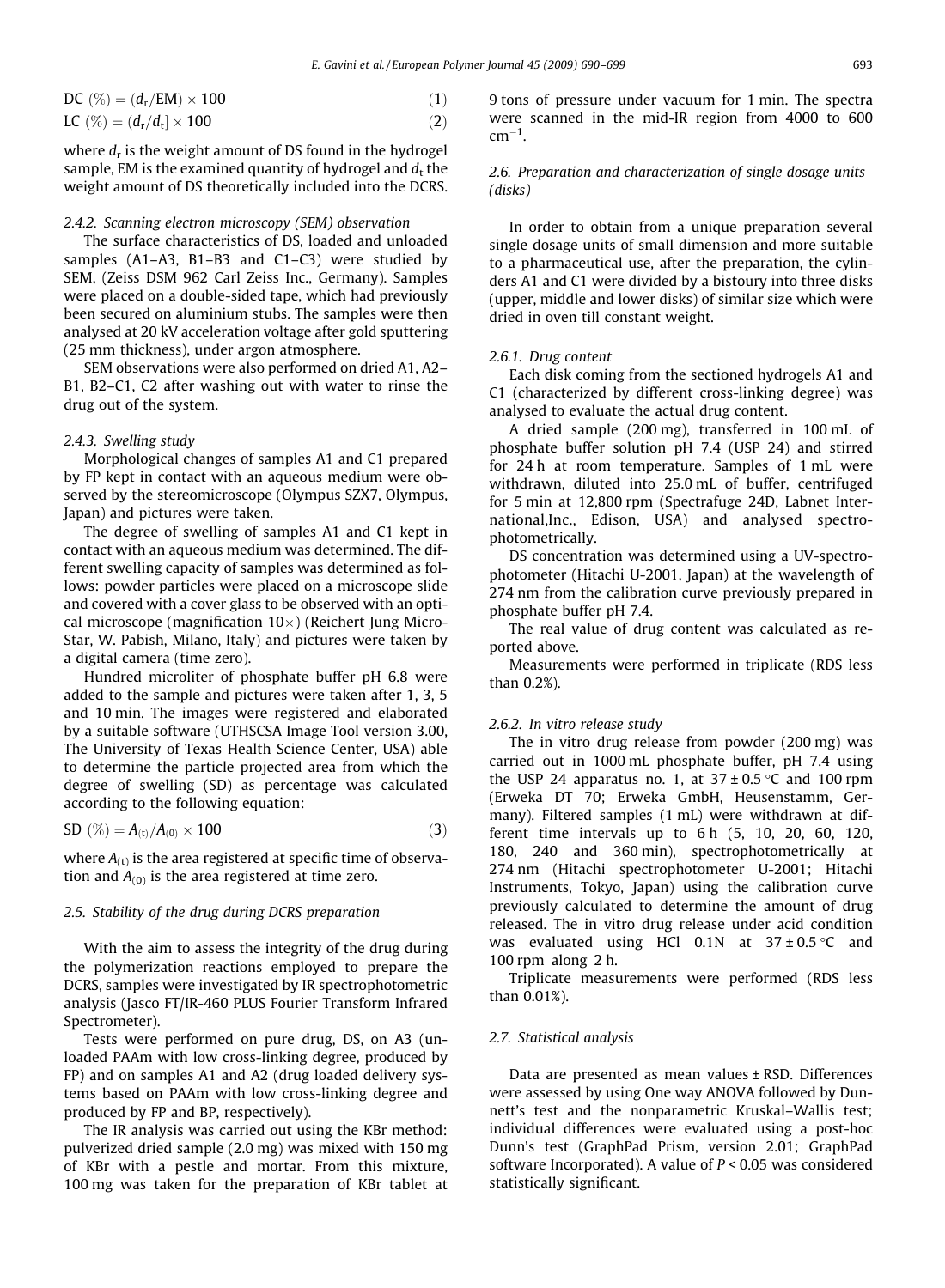# 3. Results and discussion

# 3.1. Sample preparation

Samples obtained are characterized by a cylindrical shape, length of  $3 \pm 0.5$  cm and diameter of 10 mm. The Fig. 1a shows A1, chosen as an example.

The cylindrical sample was sectioned into three units called disks (upper, middle and lower disk) with similar size (Fig. 1b).

#### 3.2. Monomer residue determination

The amount of unreacted monomer was evaluated on DCRS samples, obtained by FP and by BP, characterized by the lower and the highest cross-linking degree, respectively.

The results, listed in Table 2, show that the percentage of monomer residue is generally very low and depends on the cross-linking degree: in particular, it increases when high cross-linking is employed, being 0.88% in case of A3 and 1.20% in case of C3 which are comparable with respect to monomer conversion occurring by BP.

# 3.3. Sample characterization

## 3.3.1. Drug content and loading capacity

DC and LC values (from 19.2 and 96%, in case of samples C, to 19.9 and 99% as concerning samples A) are very close to theoretical values (20 and 100%, respectively). Data show that no differences in loading capability are found  $(P > 0.05)$  relating to the polymerization technique employed but the highest DC and LC values are established in the samples A characterized by the lowest cross-linking degree.

# 3.3.2. Scanning electron microscopy (SEM) observation

SEM observations were performed on DS pure drug and on A1–A3, B1–B3, C1–C3. Pictures of the observed samples are reported as Figs. 2–5.

#### Table 2

Percentage of unreacted monomer found in the DCRS samples after the polymerization reaction.

| DCRS samples    | Mean weight of<br>the sample $(g)$ | Monomer residue<br>$(\%) \pm SD^a$ |
|-----------------|------------------------------------|------------------------------------|
| A <sub>3</sub>  | 2.02                               | $0.88 \pm 2.99$                    |
| C <sub>3</sub>  | 1.86                               | $1.20 \pm 1.24$                    |
| A3 <sup>b</sup> | 2.16                               | $0.90 \pm 2.71$                    |
| C3 <sup>b</sup> | 2.00                               | $1.33 \pm 0.24$                    |

Mean  $\pm$  standard deviation, SD;  $n = 3$ .

Samples prepared by bulk polymerization.



**Fig. 2.** SEM picture of DS pure drug. Magnification:  $1200 \times$ .

As illustrated in [Figs. 3–5](#page-5-0) there are differences between the loaded (A–C1 and A–C2) and unloaded (A3–C3) DCRSs which have smoother and more compacted surface if compared with the loaded samples in which is possible to see particles of drug powder inhomogeneously dispersed.

DCRSs with diverse cross-linked degree are characterized by different morphological properties: C3 structure is more compact, regular and smooth.

After rinsing the drug out of the DCRSs A1–C1 and A2– C2 with water, SEM analysis was performed. These samples were named: A1r, A2r–B1r, B2r–C1r, C2r.



Fig. 1. A1 produced by FP.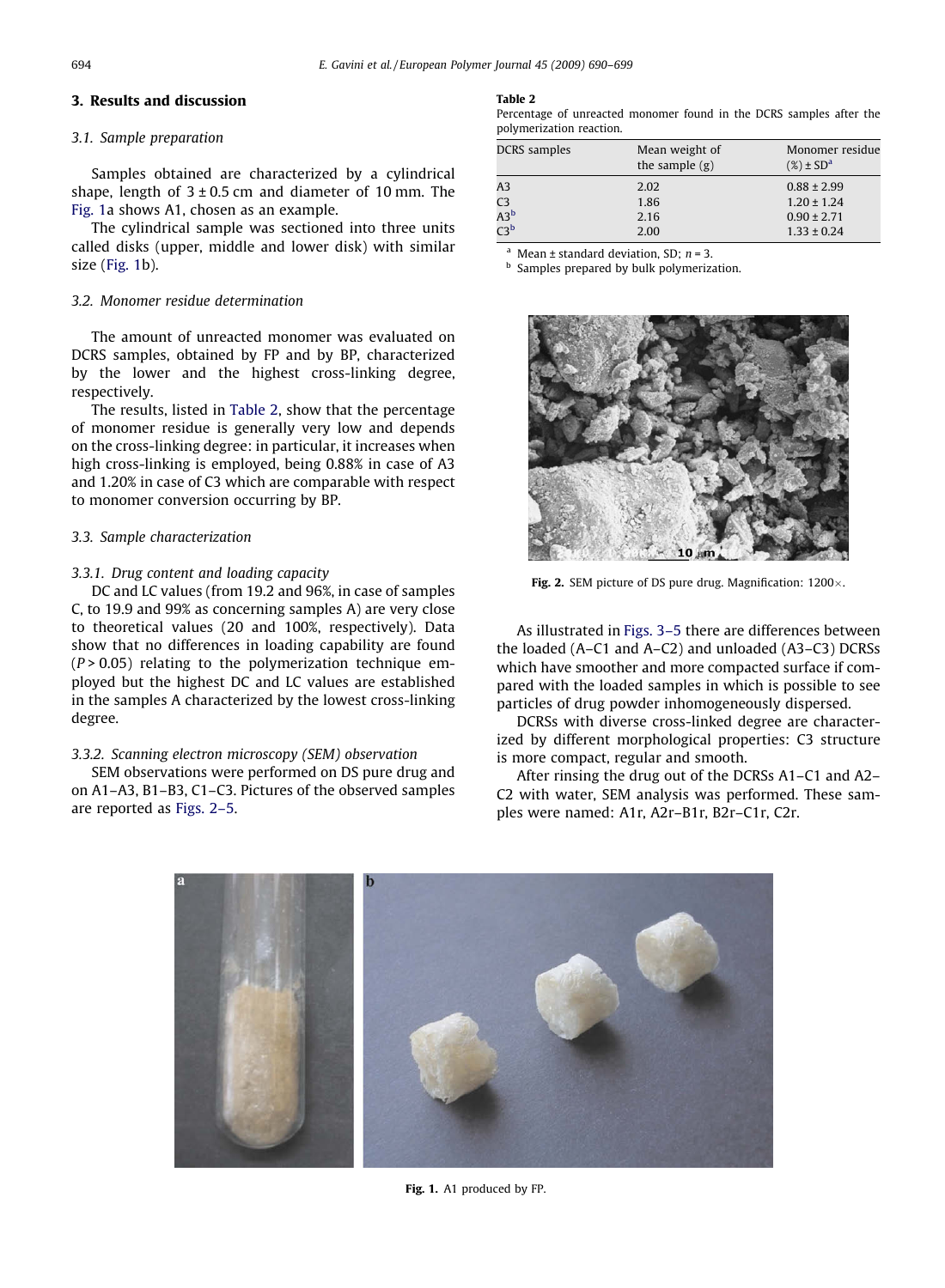<span id="page-5-0"></span>

**Fig. 3.** SEM picture of (a) A1, (b) A2 and (c) A3. Magnification: (a and b)  $1200 \times$ , (c)  $900 \times$ .



**Fig. 4.** SEM picture of (a) B1, (b) B2 and (c) B3. Magnification: (a)  $1600 \times$ , (b)  $1200 \times$ , (c)  $455 \times$ .



**Fig. 5.** SEM picture of (a) C1, (b) C2 and (c) C3. Magnification: (a)  $1200 \times$ , (b)  $1500 \times$ , (c)  $1000 \times$ .

The results show that the cleaned samples have smooth and compacted surface similar to the corresponding unloaded A3–C3 [\(Fig. 6\)](#page-6-0) and that the dispersed powder observed before washing disappear while some cavities become visible.

No variation in surface characteristics is observed between DCRSs with regard to the polymerization method and cross-linking degree.

# 3.3.3. Swelling study

Samples A1 and C1, obtained by FP, were put in contact with phosphate buffer pH 6.8 and photostereomicroscopy observation was performed. Pictures were taken after 1 h. [Fig. 7](#page-6-0) shows the gelled samples. The images evidence the different structure of the samples, prepared by FP, with regard to the degree of cross-linking.

The water uptake capability of all samples prepared was also determined and the results are expressed as degree of

swelling percentage (SD), calculated applying the Eq. [\(3\)](#page-3-0), and illustrated in [Fig. 8.](#page-6-0)

The results show that the samples A, characterized by the lowest degree of cross-linking, have the highest swelling capacity ( $P < 0.05$ ): the SD rapidly increases to about 100% after 1 min and reaches values of 190% after 10 min.

By increasing the degree of cross-linking the swelling capability remarkably decreases and only 50–65% of swelling degree is obtained at the end of the test; however, there are not differences between samples B and C. The expected reduced swelling properties can be due to the rigidity of the structure of these samples.

By comparing the swelling capability of drug free samples A3 and B3 with the corresponding loaded ones A1, A2 and B1, B2, it can be seen that the drug presence influences the SD causing an improvement of the water uptake and thus higher percentages of swelling are obtained. On the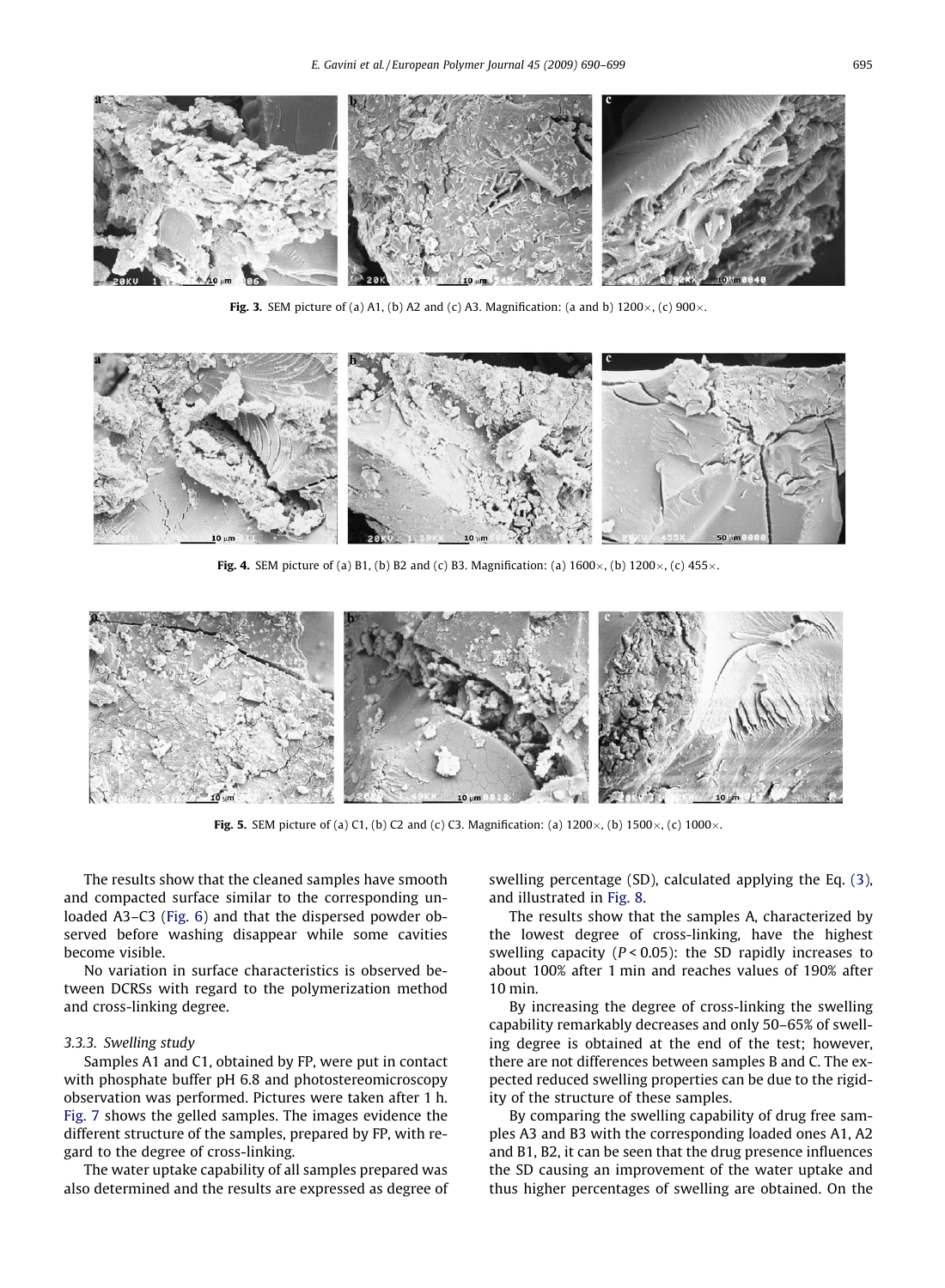<span id="page-6-0"></span>

**Fig. 6.** SEM pictures of samples (a) A1r and (b) A2r, chosen as examples, washed out with water. Magnification: (a) 1200 $\times$ , (b) 1240 $\times$ .



Fig. 7. Pictures of (a) A1 and (b) C1 hydrogels analysed by photostereo microscopy.



Fig. 8. Swelling percentage of A–C1, A–C2, A–C3 obtained by different preparation methods and characterized by different cross-linking degree; P < 0.05 for samples A versus samples C.

contrary there are not differences in SD between loaded and unloaded C samples  $(P > 0.05)$ .

Nevertheless, the swelling capability does not depend on the polymerization techniques employed regardless of the degree of cross-linking  $(P > 0.05)$ .

#### 3.4. Stability of the drug during DCRS preparation

The integrity of the drug during the polymerization reactions was investigated by IR spectrophotometric analysis. Tests were performed on pure drug, and on samples A1, A2 and A3. The IR spectrum in [Fig. 9](#page-7-0)a is referred to the pure drug. The following signals are considered as reference to the loaded samples:

Cl: 746, 317 cm<sup>-1</sup>

C=O carboxylic: 1574, 1559 cm<sup>-1</sup>.

IR spectrum of the unloaded A3 is reported in [Fig. 9](#page-7-0)b.

Despite the different preparation method, the spectra of loaded samples A1 and A2 are superimposable: the peaks of the drug are recognised indicating that the drug stays unmodified inside the produced systems regardless of the kind of polymerization used.

The spectrum concerning the sample A1, is reported in [Fig. 9c](#page-7-0) as an example.

# 3.5. Preparation and characterization of single dosage units (disks)

#### 3.5.1. Drug content

The amount of drug loaded in each disk was determined to verify the distribution of the drug during the DCRS preparation and to evaluate the possibility to obtain three single dosage units with comparable properties. The results show that the drug is almost uniformly distributed along the whole sample and the disks are able to load about the same amount of drug without significant differences between the two hydrogels A1 and C1 analysed  $(P > 0.05)$ .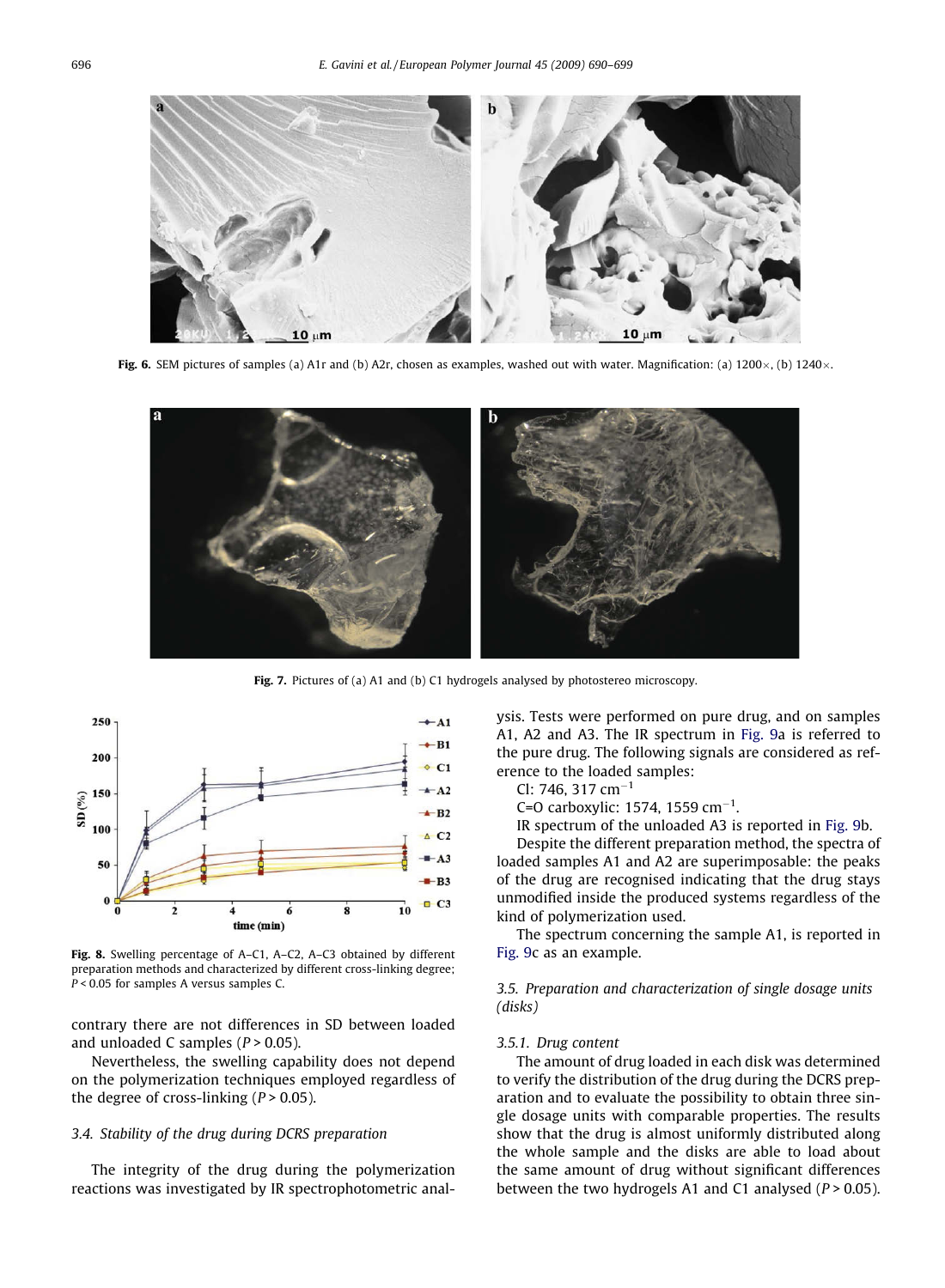<span id="page-7-0"></span>

Fig. 9. IR spectra of (a) raw drug, DS, (b) A3 and (c) A1.

# 3.5.2. In vitro dissolution test

The release rate of the drug from each disk was determined. The release profiles are illustrated in the [Fig. 10](#page-8-0) from which it is evident that samples A and C have the same behaviour: 100% of the drug is released in the dissolution medium after about 2 h. Moreover there are not significant differences in the drug release rate concerning the disk chosen ( $P > 0.05$ ). Thus, the results coming from the drug content and in vitro dissolution experiments indicate that disks obtained by sectioning the originally prepared hydrogel cylinder can be indiscriminately employed as three dosage units.

Furthermore, each disk was able to control the drug release in acidic medium.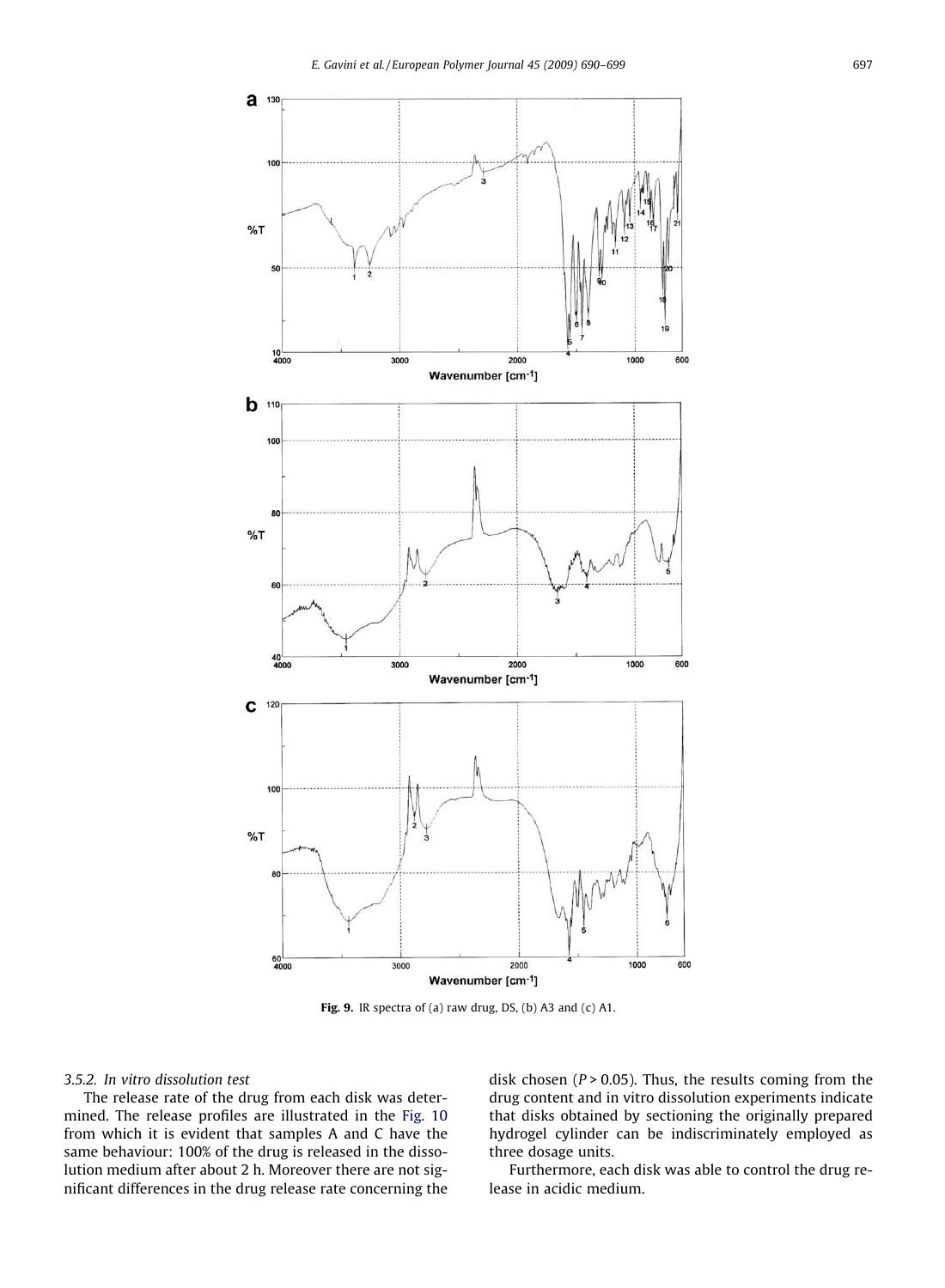<span id="page-8-0"></span>

Fig. 10. The in vitro dissolution profiles of diclofenac sodium from disks obtained by dividing the whole samples (a) A1 and (b) C1.

#### 4. Conclusions

Frontal polymerization is a fast, easy and economically convenient technique which has been applied to the preparation of an ever increasing number of polymer systems. Specifically, in the present work it was exploited for the production of drug controlled release systems based on gelling polymers such as PAAm.

The amount of monomer remaining in the samples depends on the cross-linking degree of the polymer; on the other hand, the values are always very low and far from the toxic concentrations.

The drug is not damaged during the hydrogel preparation regardless of the polymerization technique chosen. The amount of drug loaded is almost 100% and no differences were revealed between FP and BP indicating that the FP can furnish DCRS with properties similar to those obtained by BP but it is less time consuming and characterized by easier protocols. The loading of the drug does not modify the swelling aptitude of PAAm even if the degree of cross-linking seems to have influence on the swelling degree of the systems.

When the whole hydrogel is divided into three disks, they show similar amount of drug and in vitro drug release profiles. From these preliminary data it might be concluded that by a unique preparation of a hydrogel based on PAAm containing diclofenac sodium, using the FP, three single dosage units with matching in vitro release behaviour can be obtained and the polymer with different cross-linking degree can be chosen depending on the release time required.

#### References

- [1] Brannon-Peppas L. Polymers in controlled drug delivery. Med Plastics Biomater Mag 1997:6.
- [2] Peppas NA. Hydrogels and drug delivery. Curr Opin Colloid Interface Sci 1997;2:531–7.
- [3] Peppas NA, Bures P, Leobandung W, Ichikawa H. Hydrogels in pharmaceutical formulations. Eur J Pharm Biopharm 2000;50:27–46.
- [4] Wichterle O, Lim D. Hydrophilic gels in biologic use. Nature 1960;185:117.
- [5] Lim F, Sun AM. Microencapsulated islets as bioartificial pancreas. Science 1980;210:908–10.
- [6] Yannas IV, Lee E, Orgill DP. Synthesis and characterization of a model extracellular matrix that induces partial regeneration of adult mammalian skin. Proc Natl Acad Sci USA 1989;86:933–7.
- [7] Hoffman AS. Hydrogels for biomedical applications. Adv Drug Del Rev 2002;43:3–12.
- [8] Fedorovich NE, Alblas J, DeWijn JR, Hennink WE, Verbout AJ, Dhert WJA. Hydrogels as extracellular matrices for skeletal tissue engineering: state of the art and novel application in organ printing – a review. Tissue Eng 2007;13:1905–25.
- [9] Van Tomme SR, Hennink WE. Biodegradable dextran hydrogels for protein delivery applications. Expert Rev Med Devices 2007; 4:147–64.
- [10] Van Tomme SR, Storm G, Hennink WE. In situ gelling hydrogels for pharmaceutical and biomedical applications. Int J Pharm 2008;  $355 \cdot 1 - 18$
- [11] Gavini E, Sanna V, Juliano C, Bonferoni MC, Giunchedi P. Mucoadhesive vaginal tablets as veterinary delivery system for the controlled release of an antimicrobial drug, acriflavine. AAPS PharmSciTech 2002;3(3). article 20.
- [12] Juliano C, Cossu M, Gavini E, Bonferoni MC, Giunchedi P. Mucoadhesive alginate matrices containing sodium carboxymethyl starch for buccal drug delivery: in vitro and in vivo studies. J Drug Del Sci Tech 2004;14(2):159–63.
- [13] Dagani R. Intelligent gels. Chem Eng News 1997;75:26–36.
- [14] Kost J. Intelligent drug delivery systems. In: Mathiowitz E,
- editor. New York: John Wiley & Sons; 1999. p. 445–59. [15] Gil ES, Hudson SM. Stimuli-reponsive polymers and their
- bioconjugates. Prog Polym Sci 2004;29:1173–222. [16] Gupta P, Vermani K, Garg S. Hydrogels: from controlled release to pH-responsive drug delivery. Drug Discov Today
- 2002;7:569–79. [17] Yoshida R, Sakai K, Okano T, Sakurai Y. Pulsatile drug delivery systems using hydrogels. Adv Drug Del Rev 1993;11:85–108.
- [18] Dong LC, Hoffman AS. A novel approach for preparation of pHsensitive hydrogels for enteric drug delivery. J Control Release 1991;15(2):141–52.
- [19] Chaw C-S, Chooi K-W, Liu X-M, Tan C-w, Wang L, Yang Y-Y. Thermally responsive core-shell nanoparticles self Assembled from cholesteryl end-capped and grafted polyacrylamides: drug incorporation and in vitro release. Biomaterials 2004;25:4297–308.
- [20] Kumaresh SS, Aminabhavi TM. Water transport and drug release study from cross-linked polyacrylamide grafted guar gum hydrogel microspheres for the controlled release application. Eur J Pharm Biopharm 2002;53:87–98.
- [21] Chechilo NM, Khvilivitskii RJ, Enikolopyan NS. On the phenomenon of polymerization reaction spreading. Dokl Akad Nau SSSR 1972;204:1180–1.
- [22] Chekanov Y, Arrington D, Brust G, Pojman JA. Frontal curing of epoxy resin: comparison of mechanical and thermal properties to batch cured materials. J Appl Polym Sci 1997; 66:1209–16.
- [23] Jiménez Z, Pojman JA. Frontal polymerization with monofunctional and difunctional ionic liquid monomers. J Polym Sci Part A: Polym Chem 2007;45:2745–54.
- [24] Pojman JA. Traveling fronts of methacrylic acid polymerization. J Am Chem Soc 1991;113:6284–6.
- [25] Khan AM, Pojman JA. The use of Frontal polymerization in polymer synthesis. Trends Polym Sci 1996;4:253–7.
- [26] Fortenberry DI, Pojman JA, Solvent-free synthesis of polyacrylamide by Frontal polymerization. J Polym Sci Part A: Polym Chem 2000; 38:1129–35.
- [27] Crivello JV. Design and synthesis of multifunctional glycidyl ethers that undergo Frontal polymerization. J Polym Sci Part A: Polym Chem 2006;44(21):6435–48.
- [28] Crivello JV. An investigation of the cationic photopolymerization of alkyl glycidyl ethers. J Polym Sci Part A: Polym Chem 2006; 44(9):3036–52.